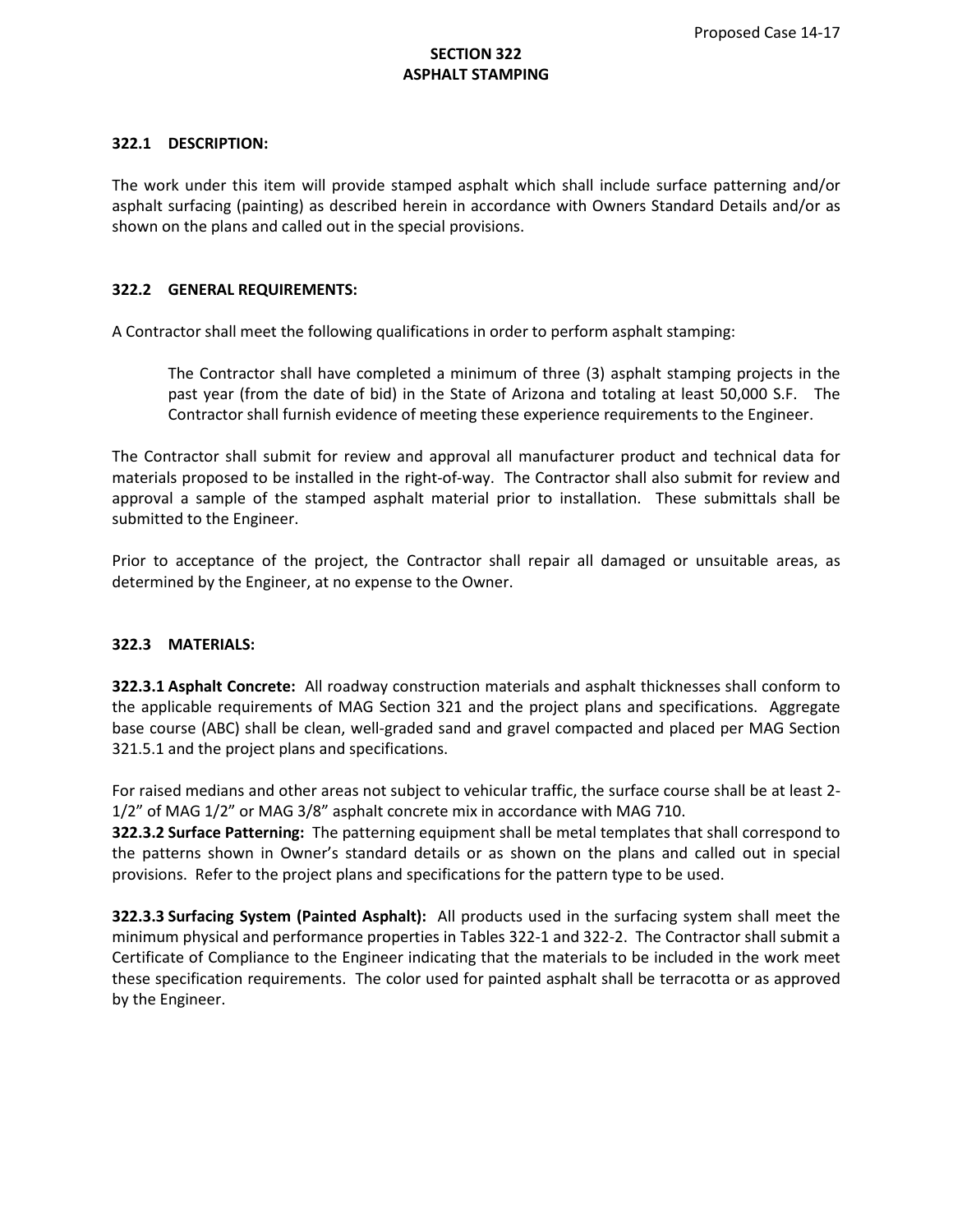| <b>TABLE 322-1</b>                                                     |                           |                |  |
|------------------------------------------------------------------------|---------------------------|----------------|--|
| <b>ASPHALT STAMPING SURFACING SYSTEM</b><br><b>PHYSICAL PROPERTIES</b> |                           |                |  |
| <b>Characteristic</b>                                                  | <b>Test Specification</b> | <b>Base</b>    |  |
| Solids by Volume (%)                                                   | <b>ASTM D2697</b>         | 55%            |  |
| Solids by Weight (%)                                                   | ASTM D2369                | 68%            |  |
| <b>Density</b>                                                         | <b>ASTM D1475</b>         | $13.0$ lbs/gal |  |

| <b>TABLE 322-2</b>                                                     |                                                |                                                                                                    |  |
|------------------------------------------------------------------------|------------------------------------------------|----------------------------------------------------------------------------------------------------|--|
| <b>ASPHALT STAMPING SURFACING SYSTEM</b><br><b>PHYSICAL PROPERTIES</b> |                                                |                                                                                                    |  |
| <b>Characteristic</b>                                                  | <b>Test Specification</b>                      | <b>Test Result</b>                                                                                 |  |
| Dry-Time (To Recoat)                                                   | <b>ASTM D5895</b>                              | 35 Min                                                                                             |  |
| <b>Taber Wear Abrasion Dry</b><br>H-10 Wheel                           | <b>ASTM D4060</b><br>1 day cure                | 0.98 g/1000 cycles                                                                                 |  |
| Taber Wear Abrasion Wet<br>H-10 Wheel                                  | <b>ASTM D4060</b><br>7 days cure               | 3.4 g/1000 cycles                                                                                  |  |
| QUV E Accel.                                                           | ASTM G154 Delta                                | 0.53                                                                                               |  |
| HydrophobicityWater<br>Absorption                                      | ASTM D-570                                     | 8.3 %(9 Day Immersion)                                                                             |  |
| <b>Shore Hardness</b>                                                  | <b>ASTM D2240</b>                              | 63 Type D                                                                                          |  |
| Mandrel Blend                                                          | <b>ASTM D522-93A</b>                           | 1/4" @ 21 Degree C Pass                                                                            |  |
| Permeance                                                              | <b>ASTM D1653</b>                              | 3.77 g/m2 /hr (52 mils)                                                                            |  |
| <b>VOC</b>                                                             | Per MSDS                                       | 23 g/l                                                                                             |  |
| Adhesion to Asphalt                                                    | <b>ASTM D4541</b>                              | Substrate Failure                                                                                  |  |
| <b>Friction Wet</b>                                                    | ASTM E303<br><b>British Pendulum</b><br>Tester | 62<br>$WP*$ Coated-<br>$WP*$<br>Uncoated -<br>57<br>AC ** Coated -<br>70<br>AC ** Uncoated -<br>60 |  |

## **322.4 INSTALLATION:**

### **322.4.1 Asphalt Concrete:**

The hot-mix asphaltic concrete shall be placed per the project plans and specifications. The Contractor shall contact the Engineer for roadway compaction approval prior to beginning asphalt stamping. Asphalt shall be fully compacted prior to positioning the patterning template.

**322.4.2 Surface Patterning:** After application and compaction of the asphaltic concrete, while it is still hot, templates shall be positioned on the surface in the required orientation. Templates shall be set in